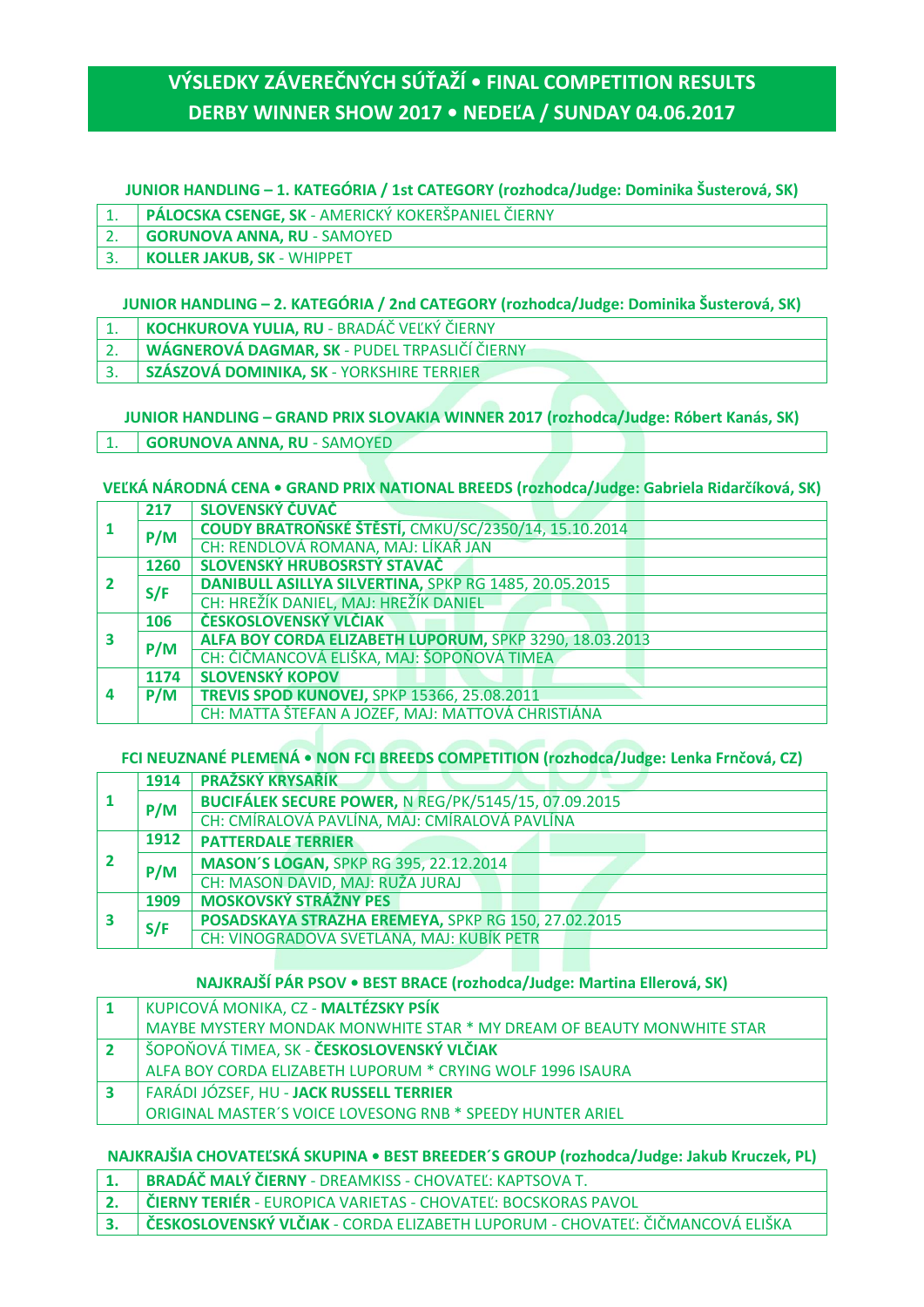# **NAJKRAJŠÍ MLADŠÍ DORAST • BEST MINOR PUPPY (rozhodca/Judge: Marko Ljutić, HR)**

|  | 979  | <b>AMERICAN AKITA</b>                                     |
|--|------|-----------------------------------------------------------|
|  | S/F  | MOONLIGHT ON SKY PEARL RIVER, CMKU/VJP/788/16, 12.12.2016 |
|  |      | CH: KLUSKOVÁ MARKÉTA, MAJ: BABORÁKOVÁ LENKA               |
|  | 961  | <b>AKITA</b>                                              |
|  | S/F  | YUMETORAME GO FUEN NO OKA, PKR.V-24639, 21.12.2016        |
|  |      | CH: CHADE ZUZANNA, MAJ: CHADE ZUZANNA + SIEJAK OLGA       |
|  | 1004 | <b>DEUTSCHER ZWERGSPITZ (POMERANIAN) SCHWARZ UND ROT</b>  |
|  | S/F  | ALISA V.D. WEISE TEUFEL, JR 71115 PŠP, 25.11.2016         |
|  |      | CH: POKIMICA DANIJELA, MAJ: HORNAKOVÁ DOMINIKA            |

### **NAJKRAJŠÍ DORAST • BEST PUPPY (rozhodca/Judge: Jeff Luscot, UK)**

|  | 13   | <b>AUSTRALIAN SHEPHERD</b>                           |
|--|------|------------------------------------------------------|
|  | S/F  | ROSA SRDCOVÉ ESO, CMKU/AUO/3463/16, 03.11.2016       |
|  |      | CH: HODOVÁ ZUZANA, MAJ: HODOVÁ LINDA + HODOVÁ ZUZANA |
|  | 293  | <b>BULLMASTIFF</b>                                   |
|  | P/M  | RICONASTAS MOET, KC AT04008506, 11.09.2016           |
|  |      | CH: SAMBOZHUK NATALY, MAJ: SAMBOZHUK NATALY          |
|  | 1661 | <b>COTON DE TULÉAR</b>                               |
|  | P/M  | COTONBRIE MONTEWHITE, PKR.IX-75481, 22.10.2016       |
|  |      | CH: DE LUCA ELISABETTA, MAJ: ROJEK JOANNA            |

# **NAJKRAJŠÍ VETERÁN • BEST VETERAN (rozhodca/Judge: Jana Štefancová, SK)**

|  | 1294 | <b>AMERICAN COCKER SPANIEL UNICOLOUR</b>                |
|--|------|---------------------------------------------------------|
|  | S/F  | LAYTON OCTOPUSSY, SPKP 1502, 11.02.2008                 |
|  |      | CH: VOLÁRIKOVÁ LINDA, MAJ: CAISOVA SILVIA               |
|  | 28   | <b>BEARDED COLLIE</b>                                   |
|  | P/M  | AMBER JET ANARINYA, CMKU/BD/2431/07, 22.09.2007         |
|  |      | CH: NÁPLAVOVÁ LUCIE, MAJ: MACHÁČKOVÁ PAVLA              |
|  | 493  | <b>NEWFOUNDLAND</b>                                     |
|  | P/M  | KING OF HELLULAND FEEL THE WIN, SPKP 1591, 12.07.2008   |
|  |      | CH: KROČKO SOŇA A VLADIMÍR, MAJ: KROČKO SOŇA & VLADIMÍR |

# **NAJKRAJŠÍ JEDINEC TR. ČESTNEJ • HONOUR CLASS BIS (rozhodca/Judge: Andraš Polgar, RS)**

|  | 47   | BERGER BLANC SUISSE - BIELY ŠVAJČIARSKY OVČIAK                    |
|--|------|-------------------------------------------------------------------|
|  | P/M  | FLASH OF TREBONS BERGER BLANC, CMKU/ACO/2716/11/10/13, 12.09.2010 |
|  |      | CH: WARDEN ULLA, MAJ: TRÁVNÍČKOVÁ MARTINA                         |
|  | 1112 | <b>DALMATINSKI PAS</b>                                            |
|  | P/M  | ATILLIO DI ASSONANZA, CLP/DA/6708, 09.03.2011                     |
|  |      | CH: FULÍNOVÁ LIANA, MAJ: FULÍNOVÁ LIANA + VANĚČEK TOMÁŠ           |
|  | 1276 | <b>AMERICAN COCKERSPANIEL BLACK</b>                               |
|  | P/M  | LAYTON YELLOWSTONE VULCANO, SPKP 1923, 28.04.2015                 |
|  |      | CH: VOLÁRIKOVÁ LINDA, MAJ: BOCSKORÁS PAVOL                        |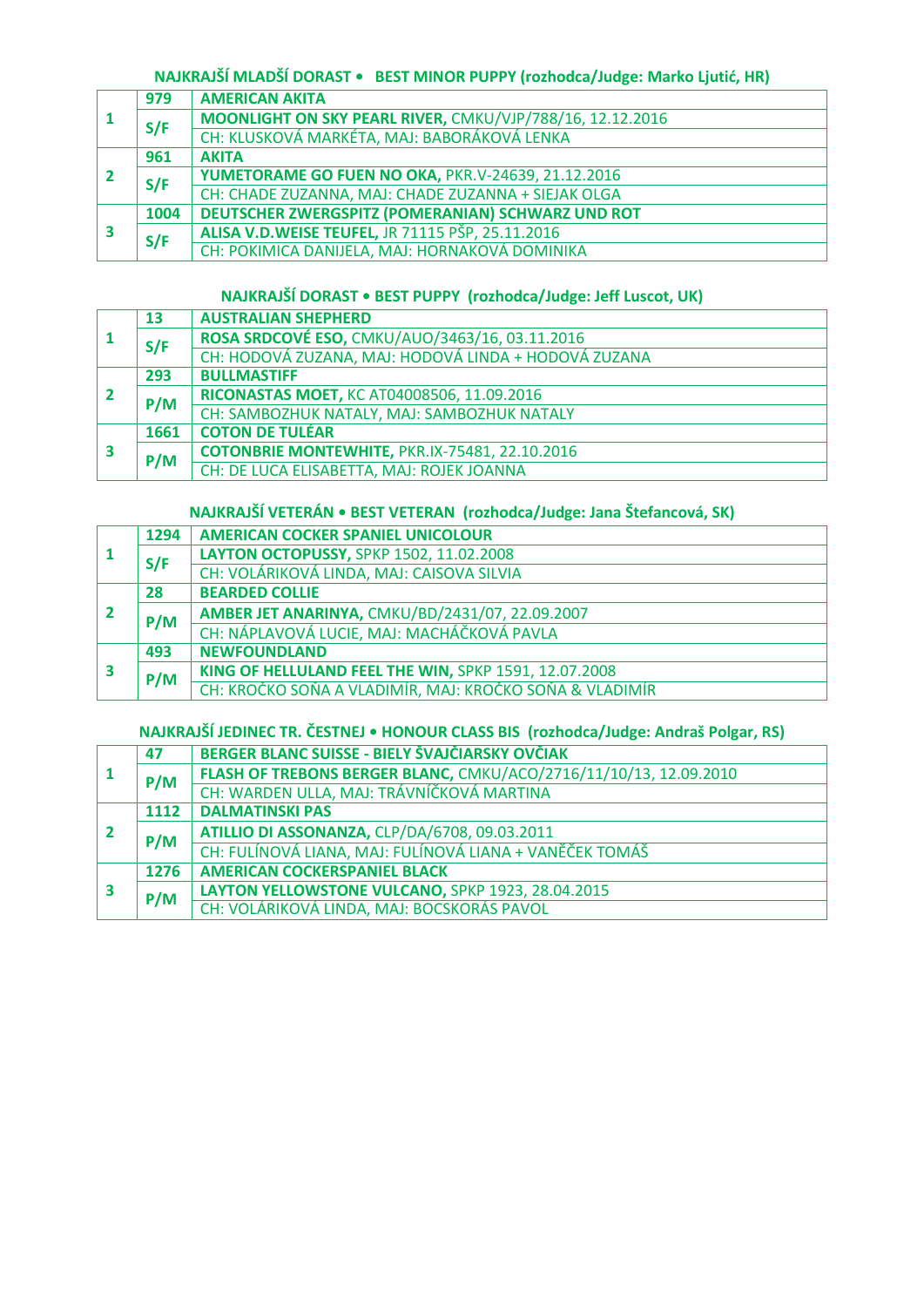#### **JUNIOR BEST OF GROUP**

|                                                                | SKUPINA / GROUP FCI 1 - rozhodca/Judge: Jaroslav Matyáš, SK                                              |  |  |  |
|----------------------------------------------------------------|----------------------------------------------------------------------------------------------------------|--|--|--|
| 67                                                             | <b>BORDER COLLIE</b>                                                                                     |  |  |  |
| P/M                                                            | <b>BORDERLINE COUNTRY BACKINTIME, OHZB/BORC 4239, 23.03.2016</b>                                         |  |  |  |
|                                                                | CH: POSCHACHER HEIDI, MAJ: FÜRST KATJA                                                                   |  |  |  |
|                                                                |                                                                                                          |  |  |  |
|                                                                | SKUPINA / GROUP FCI 2 - rozhodca/Judge: Nemanja Jovanović, RS                                            |  |  |  |
| 586                                                            | <b>ZWERGSCHNAUZER SCHWARZ</b>                                                                            |  |  |  |
| P/M                                                            | <b>DREAMKISS I SO DECIDED, RKF 4498315, 28.04.2016</b>                                                   |  |  |  |
|                                                                | CH: KAPTSOVA T. YU, MAJ: PLATONOVA IRINA + KAPTSOVA T.                                                   |  |  |  |
|                                                                |                                                                                                          |  |  |  |
|                                                                | SKUPINA / GROUP FCI 3 - rozhodca/Judge: Jaroslav Matyáš, SK                                              |  |  |  |
| 755                                                            | <b>NORWICH TERRIER</b>                                                                                   |  |  |  |
| P/M                                                            | <b>BRAIT NOUZ DAIZ OF DREAM, RKF 4358708, 30.08.2016</b>                                                 |  |  |  |
|                                                                | CH: LAPINA ELENA, MAJ: ROBIC NIKOLA                                                                      |  |  |  |
|                                                                |                                                                                                          |  |  |  |
|                                                                | SKUPINA / GROUP FCI 4 - rozhodca/Judge: Nemanja Jovanović, RS                                            |  |  |  |
| 912                                                            | <b>DACHSHUND KURZHAAR ZWERG</b>                                                                          |  |  |  |
| S/F                                                            | <b>MAGIK RAINBOW LARA CROFT, MET.RT.820/H/17, 12.06.2016</b>                                             |  |  |  |
|                                                                | CH: IVANOVA VICTORIA, MAJ: KNÓR GYÖRGY                                                                   |  |  |  |
|                                                                |                                                                                                          |  |  |  |
|                                                                | SKUPINA / GROUP FCI 5 - rozhodca/Judge: Jaroslav Matyáš, SK                                              |  |  |  |
| 1043                                                           | <b>SHIBA</b>                                                                                             |  |  |  |
| S/F                                                            | HANDZIMEMESITE HINOME, RKF 4593562, 04.06.2016                                                           |  |  |  |
|                                                                | CH: ZAKAMSKAYA E. V., MAJ: PLATONOVA IRINA + ZAKAMSKAYA E.                                               |  |  |  |
|                                                                |                                                                                                          |  |  |  |
|                                                                | SKUPINA / GROUP FCI 6 - rozhodca/Judge: Nemanja Jovanović, RS                                            |  |  |  |
| <b>1100</b>                                                    | <b>BLACK AND TAN COONHOUND</b>                                                                           |  |  |  |
| P/M                                                            | CAINE DUKE LIBAMI, SPKP 3, 02.09.2016                                                                    |  |  |  |
|                                                                | CH: KYNCLOVÁ DAGMAR, MAJ: HELDOVÁ LUCIA + ŠTEFLOVIČOVÁ MICHAELA                                          |  |  |  |
|                                                                |                                                                                                          |  |  |  |
|                                                                | SKUPINA / GROUP FCI 7 - rozhodca/Judge: Jaroslav Matyáš, SK<br><b>DEUTSCHER KURZHAARIGER VORSTEHHUND</b> |  |  |  |
| 1188                                                           |                                                                                                          |  |  |  |
| S/F                                                            | <b>MAJA Z POTÔŇSKEJ LÚKY, SPKP 7277, 09.06.2016</b>                                                      |  |  |  |
|                                                                | CH: KOVÁCS JOZEF, MAJ: KOVÁCS JOZEF                                                                      |  |  |  |
|                                                                | SKUPINA / GROUP FCI 8 - rozhodca/Judge: Nemanja Jovanović, RS                                            |  |  |  |
| 1342                                                           | <b>FLAT COATED RETRIEVER</b>                                                                             |  |  |  |
|                                                                | HECOLAP DARK CHOCOLATE, PKR.VIII-33705, 25.01.2016                                                       |  |  |  |
| S/F                                                            | CH: JABŁOŃSKI MIROSŁAW, MAJ: JABŁOŃSKI MIROSŁAW                                                          |  |  |  |
|                                                                |                                                                                                          |  |  |  |
|                                                                | SKUPINA / GROUP FCI 9 - rozhodca/Judge: Jaroslav Matyáš, SK                                              |  |  |  |
| 1610                                                           | <b>CHIHUAHUA LONG-HAIRED</b>                                                                             |  |  |  |
|                                                                | <b>HEDAM ALLSTARS PALADIN, RKF 4651037, 07.02.2016</b>                                                   |  |  |  |
| P/M                                                            | CH: HEDAM RASMUSSEN, MAJ: KASHITSINA OLGA                                                                |  |  |  |
|                                                                |                                                                                                          |  |  |  |
| SKUPINA / GROUP FCI 10 - rozhodca/Judge: Nemanja Jovanović, RS |                                                                                                          |  |  |  |
| 1770                                                           | <b>AFGHAN HOUND</b>                                                                                      |  |  |  |
|                                                                | RELATIVITY MORE THAN MEETS THE EYE, MET.AF.AG.114/H/16, 05.01.2016                                       |  |  |  |
| P/M                                                            | CH: RODAL JAIME, MAJ: FOLDESI VANESSA                                                                    |  |  |  |
|                                                                |                                                                                                          |  |  |  |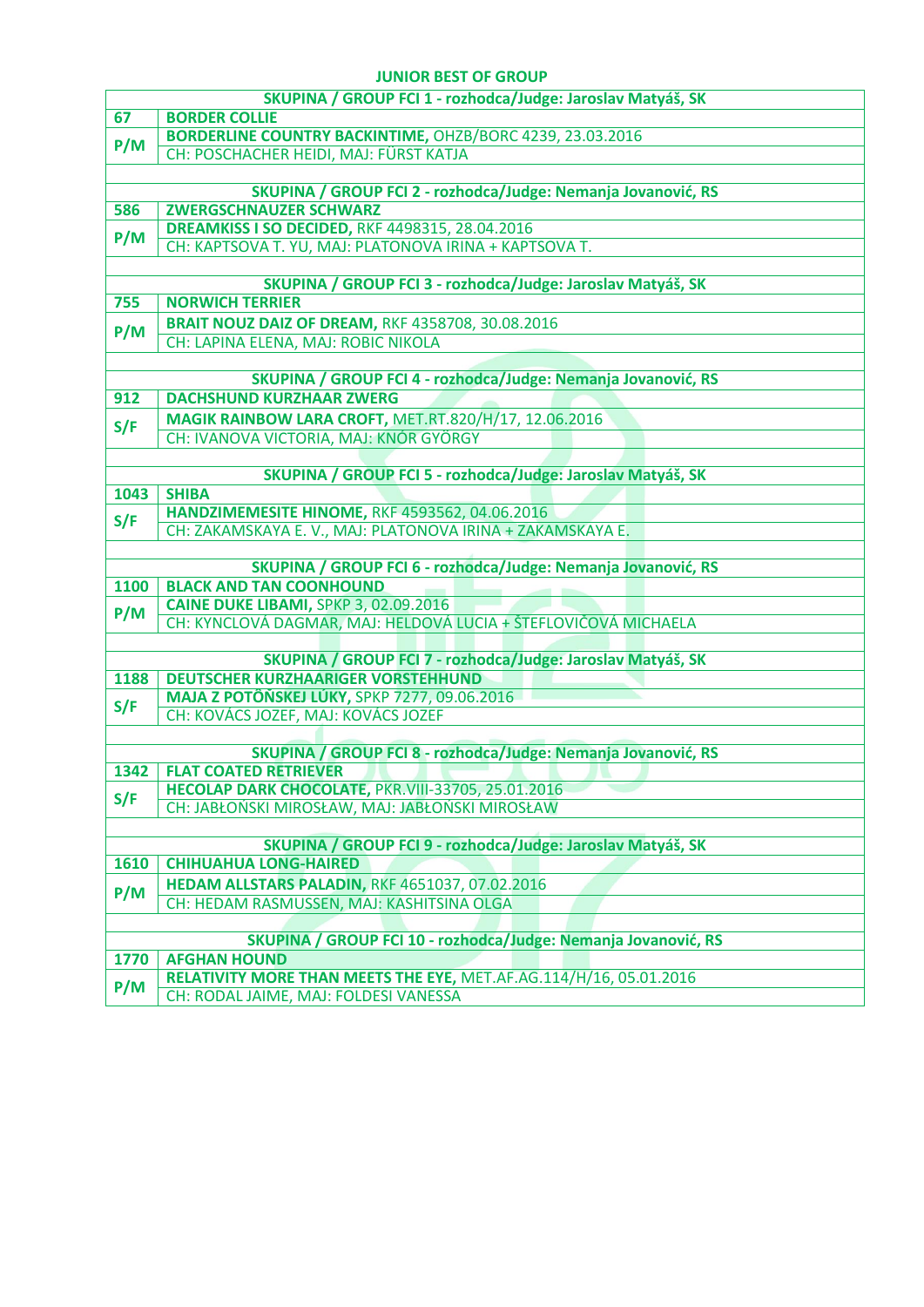### **BEST OF GROUP FCI 1 (rozhodca/Judge: Gabriela Ridarčíková, SK)**

|  | 12  | <b>AUSTRALIAN SHEPHERD</b>                                 |
|--|-----|------------------------------------------------------------|
|  | P/M | <b>MARKÝZ SRDCOVÉ ESO, CMKU/AUO/2775/15, 19.07.2015</b>    |
|  |     | CH: HODOVÁ ZUZANA, MAJ: HODOVÁ LINDA + HODOVÁ ZUZANA       |
|  | 190 | <b>SHIPPERKE</b>                                           |
|  | P/M | <b>SLAVJAN AL CAPONE, RKF 3977884, 29.06.2014</b>          |
|  |     | CH: BAKLUSHIN G. V., MAJ: PLATONOVA IRINA + SPIRIDONOVA M. |
|  | 178 | <b>POLSKI OWCZAREK NIZINNY</b>                             |
|  | S/F | FANTASMAGORIA KONEKST, PKR.I-71726 S, 13.10.2012           |
|  |     | CH: ROBAK GRZEGORZ, MAJ: RÓŻAŃSKA MARTA                    |

### **BEST OF GROUP FCI 2 (rozhodca/Judge: Dagmar Klein, RO)**

|   | 245 | <b>AFFEN PINSCHER</b>                                                 |
|---|-----|-----------------------------------------------------------------------|
|   | P/M | PEPE LE PEW V. TANI KAZARI, N.H.S.B. 2944697, 13.11.2013              |
|   |     | CH: COOYMANS MIEKE, MAJ: COOIJMANS MIEKE + MIODONSKI LUCIENNE         |
|   | 591 | <b>ZWERGSCHNAUZER SCHWARZ</b>                                         |
|   | P/M | <b>DREAMKISS HERE I GO AGAIN, RKF 2530405, 18.06.2009</b>             |
|   |     | CH: KAPTSOVA T., MAJ: PLATONOVA IRINA + KAPTSOVA T. & SEVASTIANOVA E. |
| 3 | 296 | <b>BULLMASTIFF</b>                                                    |
|   | P/M | CARNUNTUM BULLS AMAZING ADVENTURE, ÖHZB/BM 498, 15.07.2015            |
|   |     | CH: JAKITS BIANCA, MAJ: JAKITS BIANCA + KRAMMER MARKUS                |

# **BEST OF GROUP FCI 3 (rozhodca/Judge: Kevin Brown, DK)**

|  | 746 | <b>KERRY BLUE TERRIER</b>                                            |
|--|-----|----------------------------------------------------------------------|
|  | S/F | <b>EDBRIOS EXOTICA, IKC Z68144, 01.12.2013</b>                       |
|  |     | CH: O'BRIEN P. & POULOVÁ J., MAJ: O'BRIEN PHILIP & POULOVÁ JAROSLAVA |
|  | 865 | <b>WEST HIGHLAND WHITE TERRIER</b>                                   |
|  | P/M | <b>WHITE VILLAN KING OF HEARTS, FI 38411/14, 01.03.2014</b>          |
|  |     | CH: JAAKKOLA MINNA, MAJ: JAAKKOLA MINNA                              |
|  | 894 | <b>YORKSHIRE TERRIER</b>                                             |
|  | S/F | ZARA BOHEMIA PLATINA, CMKU/YT/43265/14, 05.11.2014                   |
|  |     | CH: DEDKOVÁ INGRID, MAJ: DEDKOVÁ INGRID                              |

### **BEST OF GROUP FCI 4 (rozhodca/Judge: Adam Ostrowski, PL)**

|  | 945 | <b>DACHSHUND RAUHAAR ZWERG</b>                         |
|--|-----|--------------------------------------------------------|
|  | P/M | GUDWIL'S JANO JUST LIKE DADDY, RKF 3975764, 12.03.2014 |
|  |     | CH: GUBINA V. F., MAJ: PLATONOVA IRINA + FIRSOVA N.    |
|  | 914 | <b>DACHSHUND KURZHAAR ZWERG</b>                        |
|  | S/F | <b>CIVISDACHS EVITA MS., MET.RT.508/16, 20.01.2016</b> |
|  |     | CH: KNÓR GYÖRGY, MAJ: KNÓR GYÖRGY                      |
|  | 931 | <b>DACHSHUND RAUHAAR</b>                               |
|  | P/M | LUX DEL PALATINO OCEAN DEEP, ROI 16/155082, 10.08.2015 |
|  |     | CH: SALETTI ANNALUCE, MAJ: SALETTI ANNALUCE            |

# **BEST OF GROUP FCI 5 (rozhodca/Judge: Andraš Polgar, RS)**

|    | 1027 | <b>SAMOYEDE</b>                                                       |  |  |  |  |  |
|----|------|-----------------------------------------------------------------------|--|--|--|--|--|
|    | P/M  | <b>SAMMANTIC QUICK, VDH/DCNH S 02870/12, 22.11.2012</b>               |  |  |  |  |  |
|    |      | CH: BRUNS BARBARA STAMP WOLFGANG, MAJ: BRUNS BARBARA & STAMP WOLFGANG |  |  |  |  |  |
|    | 1053 | <b>SIBERIAN HUSKY</b>                                                 |  |  |  |  |  |
| -2 | P/M  | KRISTARI'S COMTE, AKC WS40722602, 16.01.2012                          |  |  |  |  |  |
|    |      | CH: OSHAROW SHARON & REAR MONICA, MAJ: PLATONOVA IRINA + PRABHAKARAN  |  |  |  |  |  |
|    |      | <b>VIIAY</b>                                                          |  |  |  |  |  |
|    | 1069 | <b>XOLOITZCUINTLE STANDARD - MEXICKÝ NAHÁČ VEĽKÝ</b>                  |  |  |  |  |  |
|    | S/F  | <b>SONDERWOL LEGEND ZONE, UKU.0300566, 04.09.2016</b>                 |  |  |  |  |  |
|    |      | CH: KABLOVA VALERIA, MAJ: SOPKO MAREK + SYCHOVA IULIIA                |  |  |  |  |  |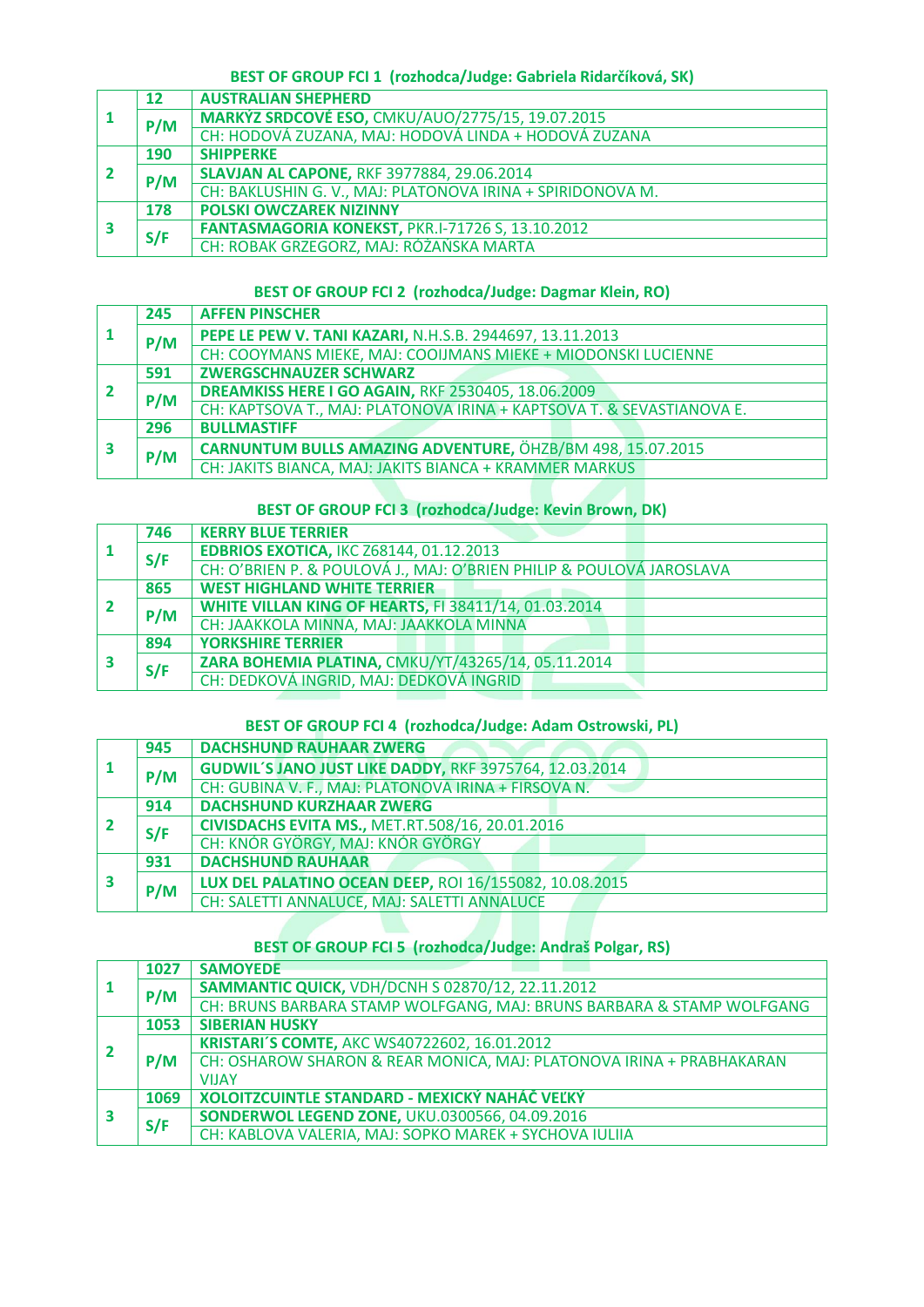### **BEST OF GROUP FCI 6 (rozhodca/Judge: Miroslav Václavík, CZ)**

|              | 1139 | <b>RHODESIAN RIDGEBACK</b>                                      |
|--------------|------|-----------------------------------------------------------------|
|              |      | MAANHAAR PRIMO-CREATUS FATEFUL BENJAMIN, CMKU/RR/8981/-15/15,   |
|              | P/M  | 14.05.2015                                                      |
|              |      | CH: DIMITROVA ANN, MAJ: GEBROVÁ ALENA                           |
|              | 1100 | <b>BLACK AND TAN COONHOUND</b>                                  |
| $\mathbf{2}$ | P/M  | CAINE DUKE LIBAMI, SPKP 3, 02.09.2016                           |
|              |      | CH: KYNCLOVÁ DAGMAR, MAJ: HELDOVÁ LUCIA + ŠTEFLOVIČOVÁ MICHAELA |
|              | 1108 | <b>DALMATINSKI PAS</b>                                          |
| 3            | P/M  | BEETOWEN DI ASSONANZA, CLP/DA/7073, 13.04.2015                  |
|              |      | CH: FULÍNOVÁ LIANA, MAJ: FULÍNOVÁ LIANA                         |

#### **BEST OF GROUP FCI 7 (rozhodca/Judge: Marián Konečný, SK)**

|  | 1233 | <b>IRISH RED SETTER</b>                                          |
|--|------|------------------------------------------------------------------|
|  | P/M  | DOUBLE DREAM LOVESET PACIFIC FOXTROT, RKF 2298763, 19.08.2008    |
|  |      | CH: GUSEVA YU. V., MAJ: PLATONOVA IRINA + LAZAREVA N.            |
|  | 1211 | <b>EPAGNEUL BRETON</b>                                           |
|  | P/M  | <b>JUAN CARLOS DELLA PIAVE ANTICA, ROI 14/128410, 02.08.2014</b> |
|  |      | CH: PIVATO GIANFRANCO, MAJ: VERCELLOTTI ALDO + BEGALI GIORDANO   |
|  | 1262 | <b>SPINONE ITALIANO</b>                                          |
|  | S/F  | ANGELA ČAROVNÉ SRDCE, CLP/SPI/48, 09.04.2012                     |
|  |      | CH: BASTLOVÁ VLASTA, MAJ: KVAPILOVÁ IRENA                        |

### **BEST OF GROUP FCI 8 (rozhodca/Judge: Judit Beke, HU)**

|  | 1275 | <b>AMERICAN COCKER SPANIEL BLACK</b>                          |
|--|------|---------------------------------------------------------------|
|  | P/M  | LAYTON YOU SHUT UP I DRIVE, SPKP 1922, 28.04.2015             |
|  |      | CH: VOLÁRIKOVÁ LINDA, MAJ: STRÁNSKA DIANA + BLAŽKOVÁ MARCELA  |
|  | 1400 | <b>LABRADOR RETRIEVER</b>                                     |
|  | P/M  | <b>DOLBIA CASANOVA, PKR.VIII-31817, 13.08.2014</b>            |
|  |      | CH: DUDKOWIAK IRMINA, MAJ: FOSĆIAK MAREK                      |
|  | 1433 | <b>LAGOTTO ROMAGNOLO</b>                                      |
|  | S/F  | KAN TRACE PRINCESS VIOLA, HR 10375 LAG, 17.12.2014            |
|  |      | CH: KALEČAK RADOVANOVIĆ NATALIJA, MAJ: ZDUNIĆ ŠINKOVIĆ SABINA |

# **BEST OF GROUP FCI 9 (rozhodca/Judge: Maite Gonzalbo Lorenzo, ES)**

|  | 1646 | <b>CHINESE CRESTED DOG HAIRLESS</b>                                  |  |  |  |  |  |
|--|------|----------------------------------------------------------------------|--|--|--|--|--|
|  | S/F  | QUESTION OF LIFE PRINCES DE LA ROSES, VDH/CER CC 5137/15, 06.06.2015 |  |  |  |  |  |
|  |      | CH: ZIMNY JOANA, MAJ: MACHÁLEKOVÁ VLADIMÍRA                          |  |  |  |  |  |
|  | 1491 | <b>BOSTON TERRIER</b>                                                |  |  |  |  |  |
|  | P/M  | WILD LEGEND BEAUTY GREMLINS, CMKU/BOS/2867/16, 16.05.2015            |  |  |  |  |  |
|  |      | CH: OLŠOVSKÁ KLAUDIA, MAJ: POHOŘALÁ MARTINA                          |  |  |  |  |  |
|  | 1687 | <b>MALTESE</b>                                                       |  |  |  |  |  |
|  | P/M  | MAYBE MYSTERY MONDAK MONWHITE STAR, CMKU/MA/10142/14, 10.08.2014     |  |  |  |  |  |
|  |      | CH: KUPICOVÁ MONIKA, MAJ: KUPICOVÁ MONIKA                            |  |  |  |  |  |

### **BEST OF GROUP FCI 10 (rozhodca/Judge: Tiina Taulos, FI)**

|  | 1770 | <b>AFGHAN HOUND</b>                                                |  |  |  |  |  |
|--|------|--------------------------------------------------------------------|--|--|--|--|--|
|  | P/M  | RELATIVITY MORE THAN MEETS THE EYE, MET.AF.AG.114/H/16, 05.01.2016 |  |  |  |  |  |
|  |      | CH: RODAL JAIME, MAJ: FOLDESI VANESSA                              |  |  |  |  |  |
|  | 1845 | <b>SALUKI</b>                                                      |  |  |  |  |  |
|  | S/F  | <b>GLORIA AL ZAHRA, CMKU/SA/994/16, 30.03.2016</b>                 |  |  |  |  |  |
|  |      | CH: PUDOVÁ PETRA, MAJ: NĚMCOVÁ ŠÁRKA                               |  |  |  |  |  |
|  | 1867 | <b>WHIPPET</b>                                                     |  |  |  |  |  |
|  | S/F  | LILLY OF THE VALLEY TOOMIE TRISHEL, CMKU/WH/4168/16, 19.07.2016    |  |  |  |  |  |
|  |      | CH: NOVOTNÁ IVETA, MAJ: VOLOSHINA EKATERINA + WASTIAUX THOMAS      |  |  |  |  |  |